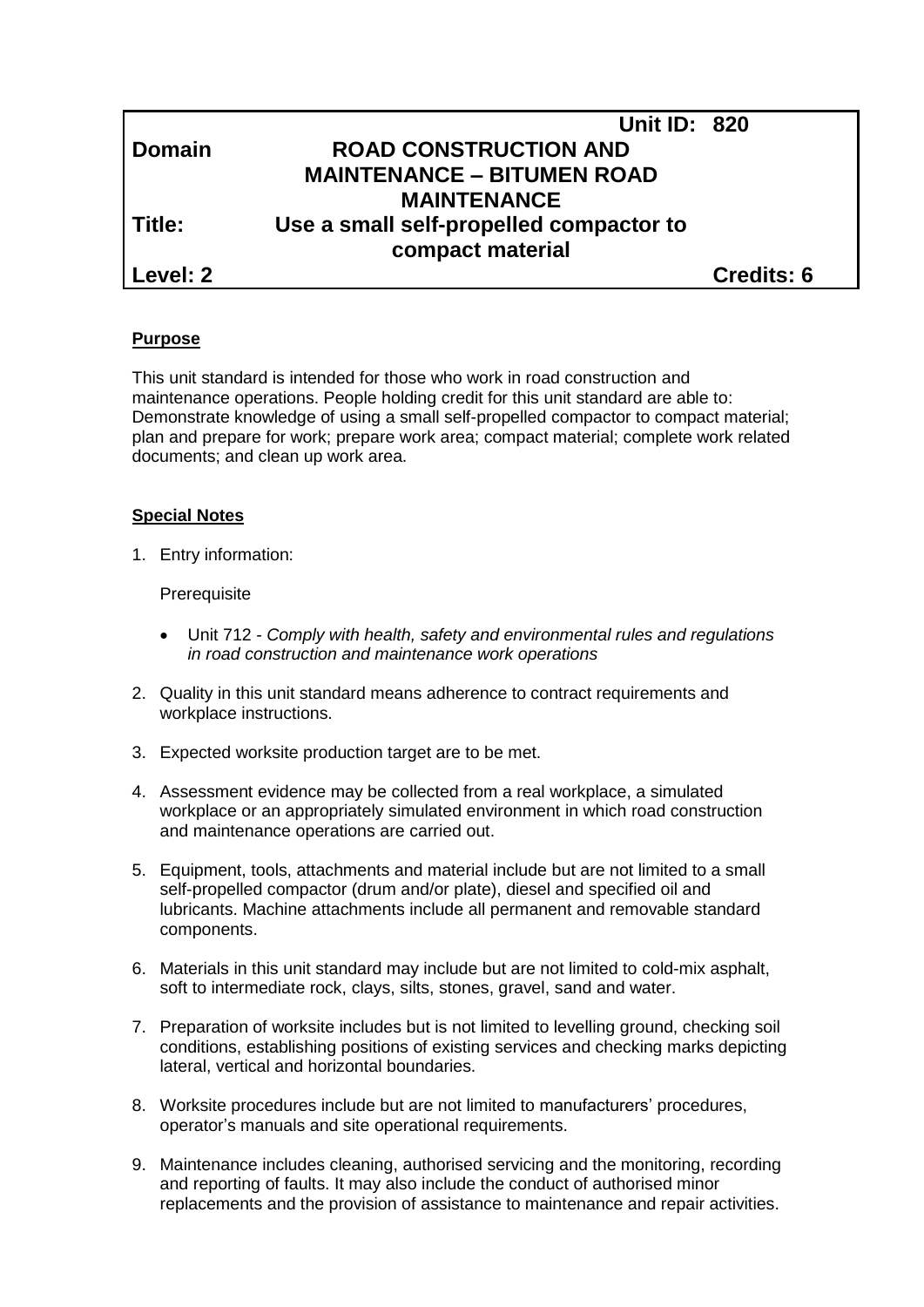- 10. Safe working practices include but are not limited to day-to-day observation of safety policies and procedures and compliance with workplace procedures.
- 11. Performance of all elements in this unit standard must comply with all relevant legal and workplace requirements, contractual agreement and/or manufacturers' specifications.
- 12. Regulations and legislation relevant to this unit standard include but are not limited to the following:
	- Labour Act, No. 11 of 2007 as amended
	- Occupational Health and Safety Regulations No. 18, 1997
	- Road Traffic and Transport Regulations No. 52, 1999 and Government Notice No 53 Road Traffic and Transport Regulations
	- Road Ordinance 1972 and other relevant legislations and all subsequent amendments.

## **Quality Assurance Requirements**

This unit standard and others within this subfield may be awarded by institutions which meet the accreditation requirements set by the Namibia Qualifications Authority and the Namibia Training Authority and which comply with the national assessment and moderation requirements. Details of specific accreditation requirements and the national assessment arrangements are available from the Namibia Qualifications Authority and the Namibia Training Authority. All approved unit standards, qualifications and national assessment arrangements are available on the Namibia Training Authority website [www.nta.com.na.](http://www.nta.com.na/)

# **Elements and Performance Criteria**

## **Element 1: Demonstrate knowledge of using a small self-propelled compactor to compact material**

## **Performance Criteria**

- 1.1 The technology of using a small self-propelled compactor is explained and demonstrated.
- 1.2 The importance of optimum moisture content is explained.
- 1.3 The concept layer thickness and density is explained.

## **Element 2: Plan and prepare for work**

## **Performance Criteria**

- 2.1 Work instructions, including plans, specifications, quality requirements and operational details are obtained, explained, clarified and applied to the allocated task.
- 2.2 Work instructions are interpreted correctly and a sequence of operations is determined according to worksite procedures.
- 2.3 Plant, tools, fuel, lubricants, equipment, attachments and accessories selected to carry out tasks are checked for consistency with the requirements of the job,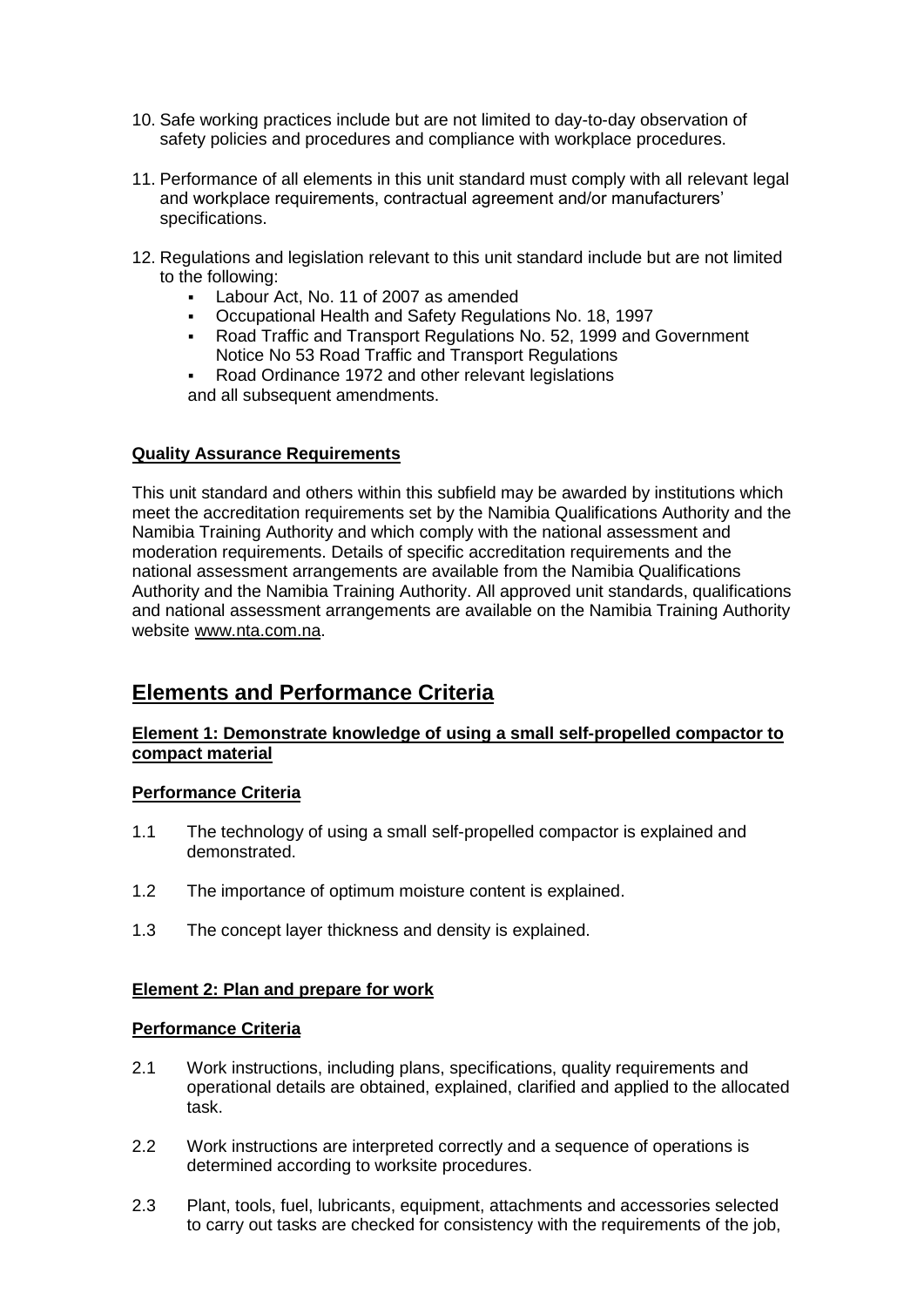their usability and any faults rectified or reported prior to commencement of work.

- 2.4 The purpose of selecting specific tools and attachments is explained in terms of their designed use.
- 2.5 Alternative or complementary equipment is identified in terms of the required task, which includes all equipment that could be used to perform the same or similar tasks.
- 2.6 Appropriate pre-operational machine checklist is acquired according to worksite procedures and manufacturers' specifications.
- 2.7 Safety requirements (including personal protective clothing and equipment) are obtained from the site safety plan and workplace policies and procedures, and applied to the allocated task.
- 2.8 Traffic control requirements are obtained and implemented according to workplace requirements.
- 2.9 Environmental protection requirements are identified from the project environmental management plan and applied to the allocated task.

## **Element 3: Prepare work area**

#### **Performance Criteria**

- 3.1 Work area is inspected and prepared according to worksite procedures.
- 3.2 Descriptions of the procedures to be followed to ensure the safety of the work area are described in terms of the elimination of potential hazards.

#### **Element 4: Compact material**

#### **Performance Criteria**

- 4.1 Activities are performed according to project specifications and manufacturers' requirements.
- 4.2 The layers of material are compacted according to project specifications.
- 4.3 Consequences of incorrect usage of compactor are explained in terms of potential damage or loss to machine or property, third party or injury to people.
- 4.4 Circumstances when the specific machine is no longer suitable for the required task or can no longer operate efficiently and safely are dealt with according to worksite procedures.
- 4.5 Safe working procedures are followed according to workplace and statutory requirements.

#### **Element 5: Complete work related documents**